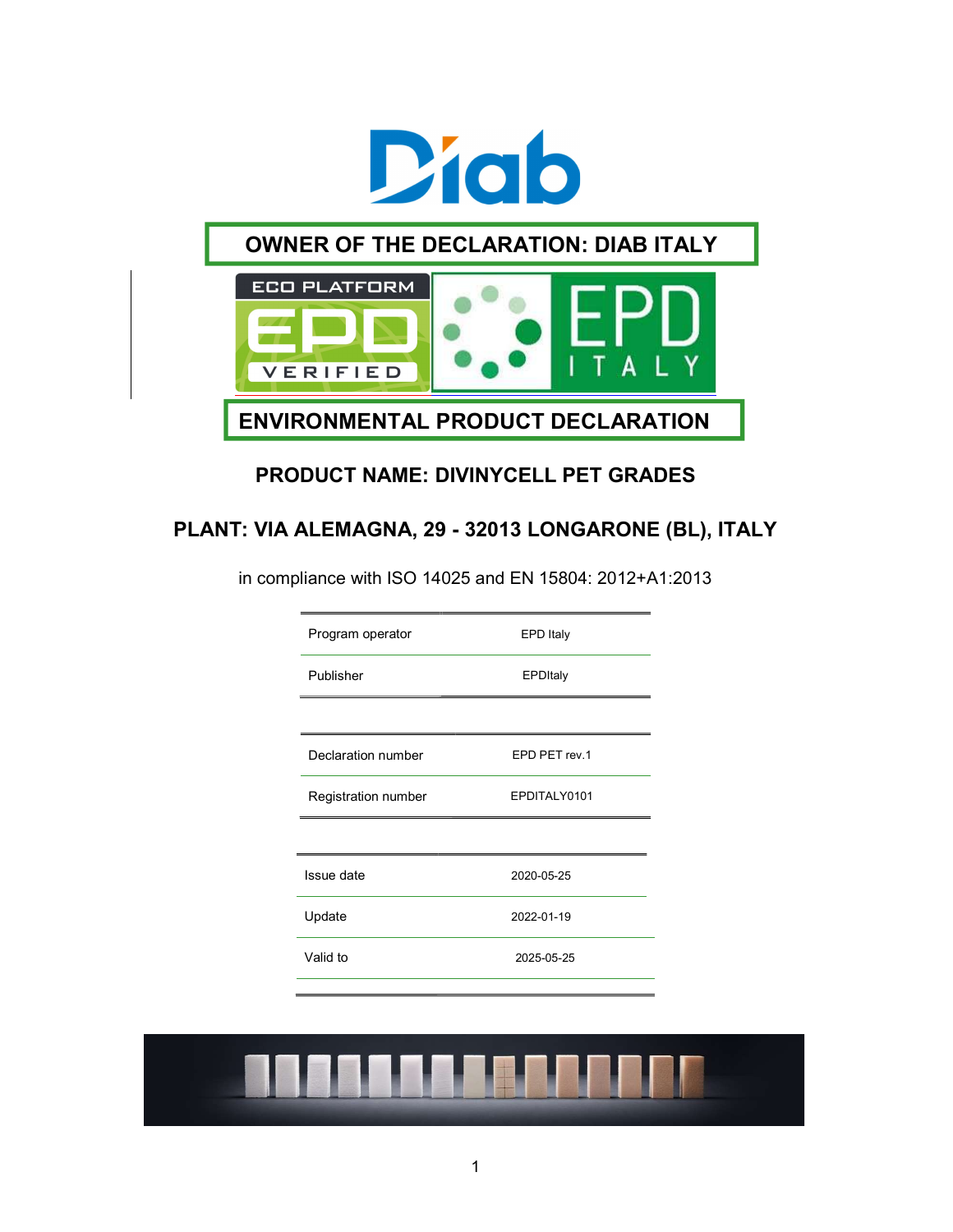### www.epditaly.it

Standard EN 15804 serves as the core PCR (PCR ICMQ-001/15 rev 2.1)

Independent verification of the declaration and data, according to ISO 14025:2006

| Internal             | External                                                                |
|----------------------|-------------------------------------------------------------------------|
| Third part verifier: | ICMQ spa (a socio unico), Via Gaetano De<br>Castillia, 10, 20124 MILANO |
| Accredited by:       | <b>ACCREDIA</b>                                                         |

EPDs within the same product category but from different programs may not be comparable.

EPD of construction products may not be comparable if they do not comply with EN 15804.

The present environmental declaration has been developed according to the EPDItaly program regulation rev. 4 dated 03/06/2019.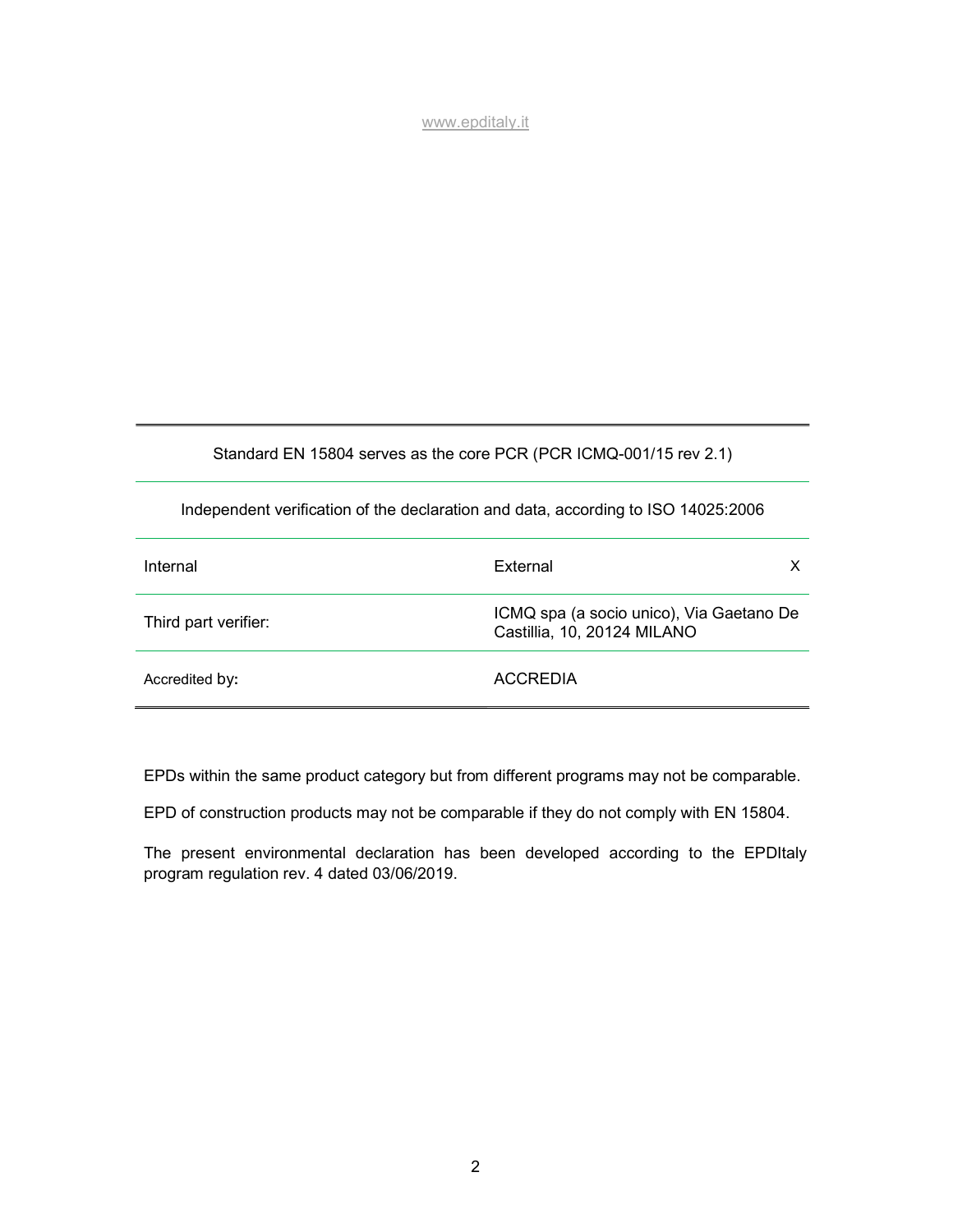www.epditaly.it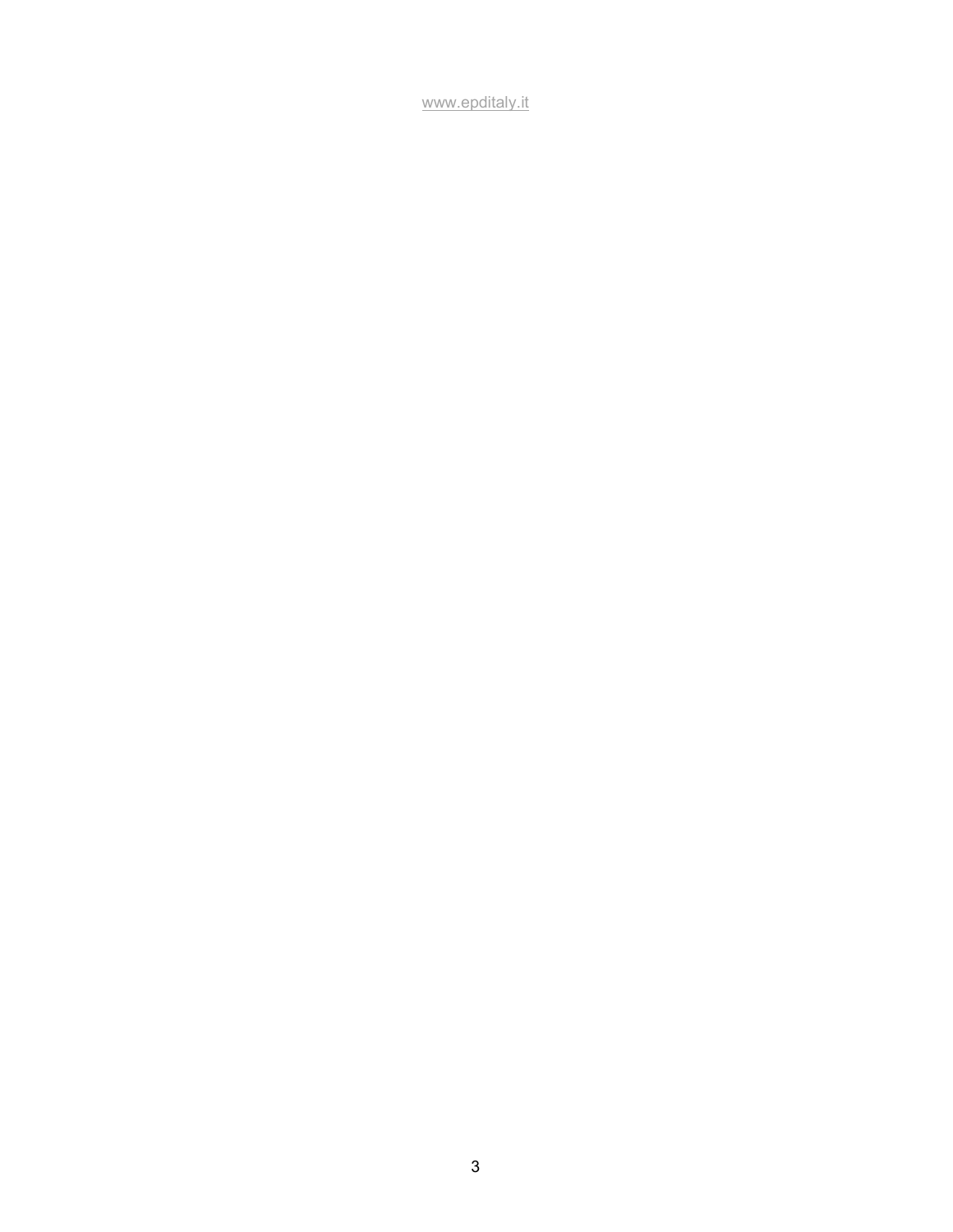# General information

## Information about the organization

Owner of the EPD: DIAB S.p.A., via Alemagna, 29, 32013 Longarone (BL), Italy. Marco Renon, marco.renon@diabgroup.com +39 366 6427921. The EPD owner has the sole ownership, liability, and responsibility for the EPD.

Description of the organisation: Diab is a world leader in high-performance composite core materials. Diab has developed composite core material development for over sixty years, supplying a wide range of markets including marine, wind energy, transport, aerospace and industry.

Diab has ISO 9001- and 14001-certificates

Name and location of production site: Diab produces PET core materials at one location in Longarone, Italy.

## Version history

This EPD is updated from EPD PER rev.0 since Diab have increased the amount of recycled material used within the production process.

## About the company

Diab is a global company that develops, manufactures and sells core materials for sandwich composite structures used in for example leisure boats, wind turbine blades and components for aircraft, trains, industrial applications and buildings. The core materials have a combination of characteristics such as low weight, high strength, insulation properties and chemical resistance.

The company has production units in Sweden, Italy, the US and China. Material processing takes place in the production units as in Lithuania and Ecuador as well.

The market for core material is growing due to the underlying demand for energy efficiency, which is leading to a greater need for high-strength, lightweight solutions. Wind turbines, leisure boats and various applications requiring the combination of lightweight and high strength are the main application areas for the material.

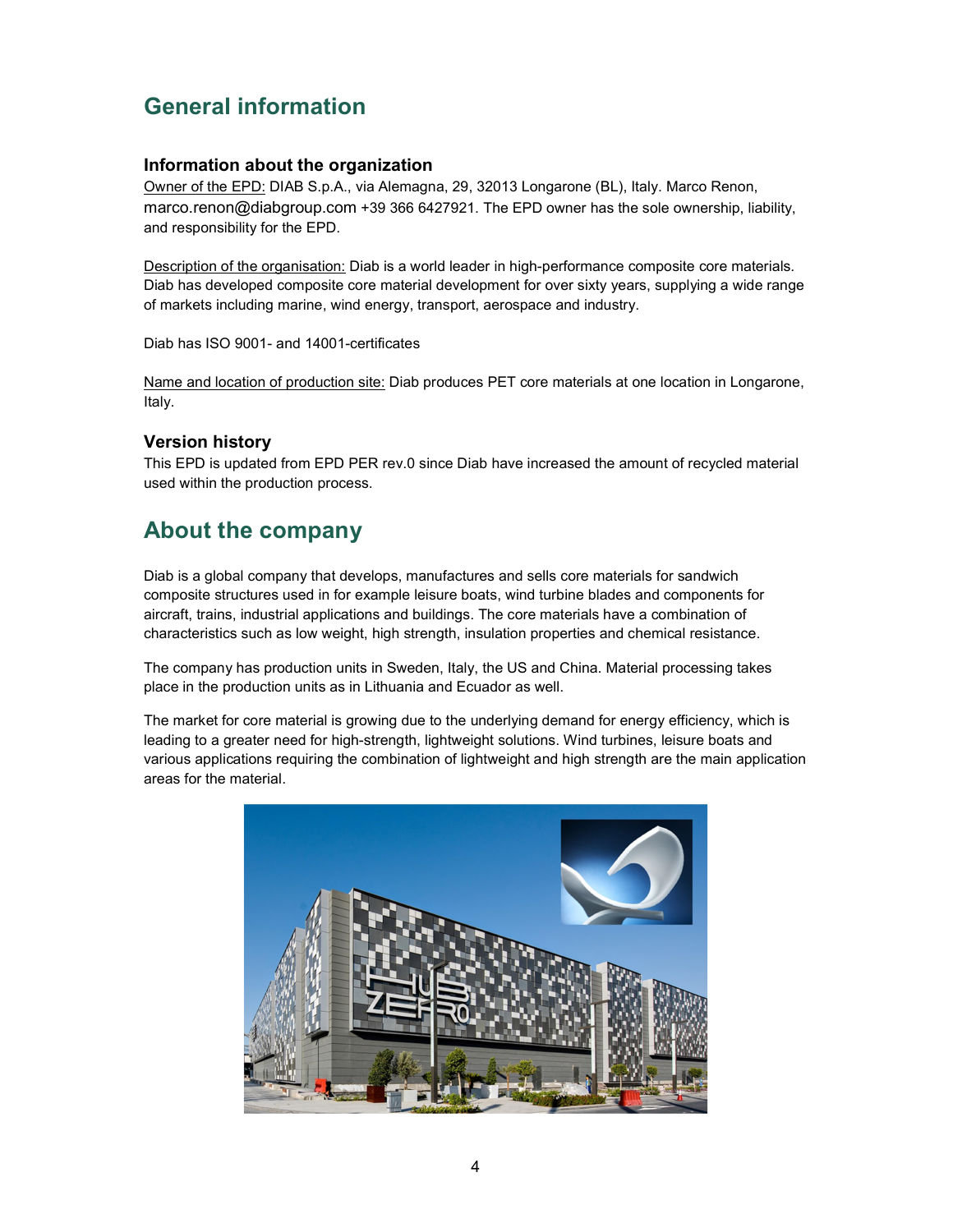# Product information

Product name: Divinycell P, Px, PN and PY

Product identification: PET foam is manufactured from the polymer Polyethylene Terephthalate, PET, which results in a thermoplastic foam.

#### Product description:

The PX is the name of the board out of the extruder, independently from its recipe, which can be P (all virgin PET), PN (with recycled PET), PY (as PN but with higher mechanical properties). After welding and trimming procees the PX become either P, or PN, o PY, based on the recipe used. If customer want the pure extruded board, then he takes PX.

## LCA information

Declared unit: 1 kg lightweight PET core material block

Reference service life: Minimum 25 years

Time representativeness: Data representative for production year 2020. For materials, energy and transports generic industry data from Ecoinvent 3.6 has been used. Assessment time for background data is 2007.

Database(s) and LCA software used: Ecoinvent 3.6 and SimaPro Analyst 9.2.

#### System diagram:

This is a cradle to gate EPD. The following life cycle stages are included:



#### Description of system boundaries:

A1: Extraction and processing of raw materials and generation of electricity

A2: Transports from suppliers to Diab

A3: Manufacturing of the product at Diab and packaging materials used

Divinycell PET grade products are available in sheets from approximately 120 mm thickness down to 0,5 mm, further it can be milled and grooved to various structures according to customer request. The PET core is used in various sandwich constructions.

All Divinycell PET grades have good thermal stability and are recyclable.

UN CPC code: 363 (semi-manufactures of plastics)

Geographical scope: Italy

Estimates and assumptions: electricity use as well as waste in production and packaging use are calculated as an average per produced kg of all PET products using yearly production data and rate for 2020 from the production location in Italy.

There are different grades within the PET product range with small differences in mixture of raw material substances.

The PET P grade use only virgin PET and less energy in production. Environmental load for P is 5% higher than for PN/PY but within the acceptable variation of +-10%.

This EPD represents an average PET product and covers all grades.

Cut off criteria: All major materials, production energy use and waste are included. Materials less than 1% weight in the PET grades are not considered. Small emissions of methyl ethyl keton from production is insignificant and has been disregarded.

Data quality: The data quality can be described as fair to good. The primary data collection has been done thoroughly, all relevant flows are considered.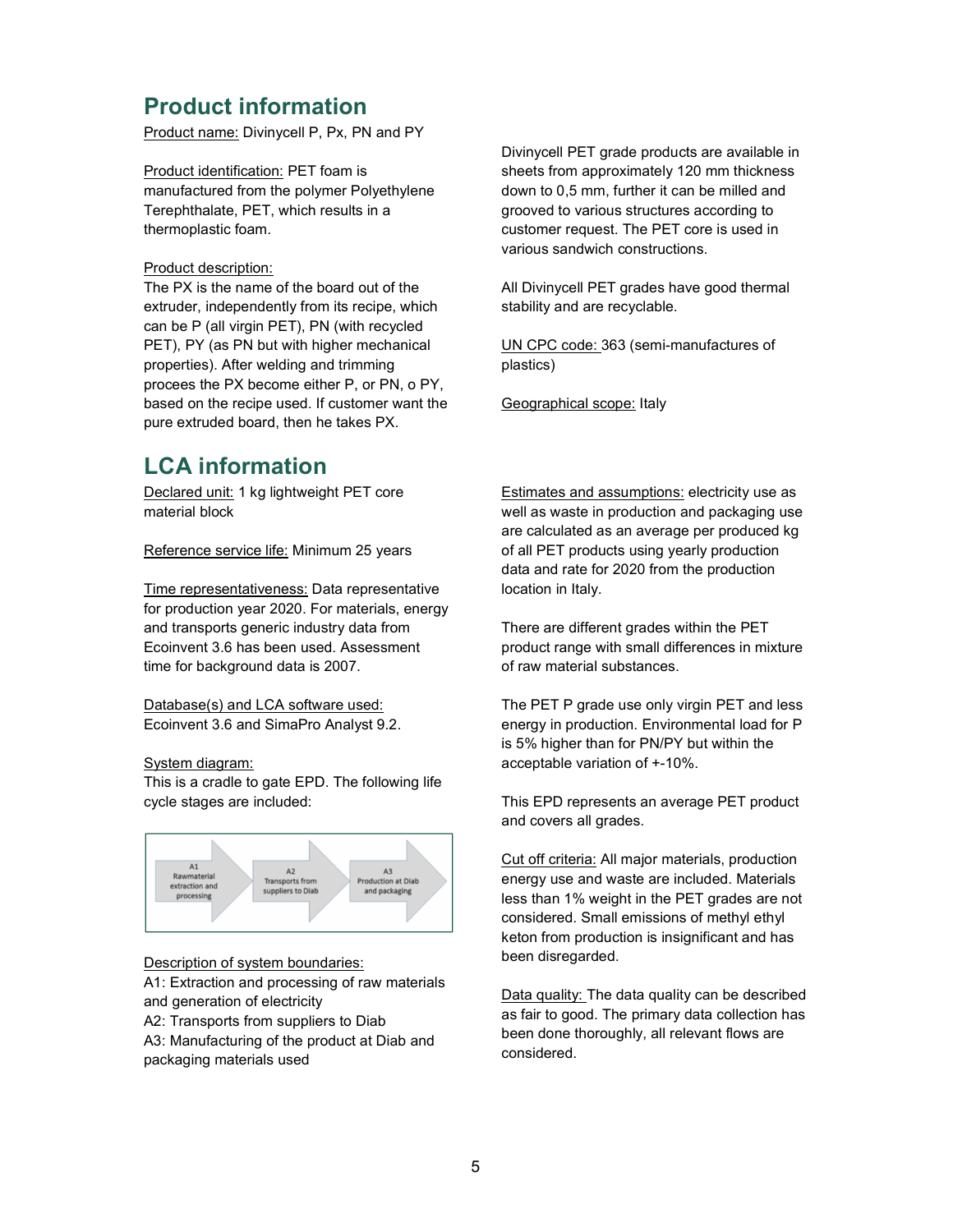| Life cycle environmental information of |                |                |                                      |                |              |                      | <b>Other</b><br>environmental<br>information |
|-----------------------------------------|----------------|----------------|--------------------------------------|----------------|--------------|----------------------|----------------------------------------------|
|                                         | Product stage  |                | <b>Construction process</b><br>stage |                | Use<br>stage | End of<br>life stage | Reuse<br>recovery stage                      |
| A <sub>1</sub>                          | A <sub>2</sub> | A <sub>3</sub> | A4                                   | A <sub>5</sub> | <b>B1-B7</b> | $C1-C4$              |                                              |
| x                                       | X              | X              | <b>MND</b>                           | <b>MND</b>     | <b>MND</b>   | <b>MND</b>           | <b>MND</b>                                   |

Description of the system boundary  $(X = \text{included in LCA: MND} = \text{Module Not Declared})$ 

# Content declaration

## **Product**

| <b>Materials / chemical substances</b> | %       |
|----------------------------------------|---------|
| <b>PET</b>                             | ~100    |
| Cyclopentane                           | $\lt 4$ |
| Nucleating agent                       | < 2     |

There are no SVHC substances according to REACH in the product or in the waste.

## Packaging

Distribution packaging: Wood, corrugated board and PE packaging film

## Recycled material

Provenience of recycled materials (pre-consumer or post-consumer) in the product: NA

## Interpretation of LCA results

Environmental impact for 1 kg Divinycell PET grade lightweight core material block is mainly caused by extraction and processing of materials like PET used in the recipe of the product (calculated in module A1). Impact in A1 is further increased by product waste from sawing, sanding and sometimes milling the final product to the desired dimensions and customer shape.

Impact from other waste in the process is insignificant. Impact for generation of electricity is also calculated in module A1.

Approximately 65% of the greenhouse warming potential comes from raw materials in the product. For impact factors acidification and eutrophication potential raw materials in A1 accounts for approximately 60% respectively 40% of the total.

Lorry transport is used to send materials from suppliers to Diab in Longarone. Environmental impact from these transports is calculated in module A2 and is small in relation to impact in module A1 and similar to A3.

In module A3, environmental impact from packaging material is calculated. Impact from packaging materials leaving the factory with products is low.

Greenhouse warming potential from A2 and A3 is similar and accounts together for 5% of the total potential. Acidification potential from modules A2 and A3 accounts for 3% of the total potential for A1- A3 together, and for the eutrophication potential the modules A2 and A3 accounts for 6% of the total impact.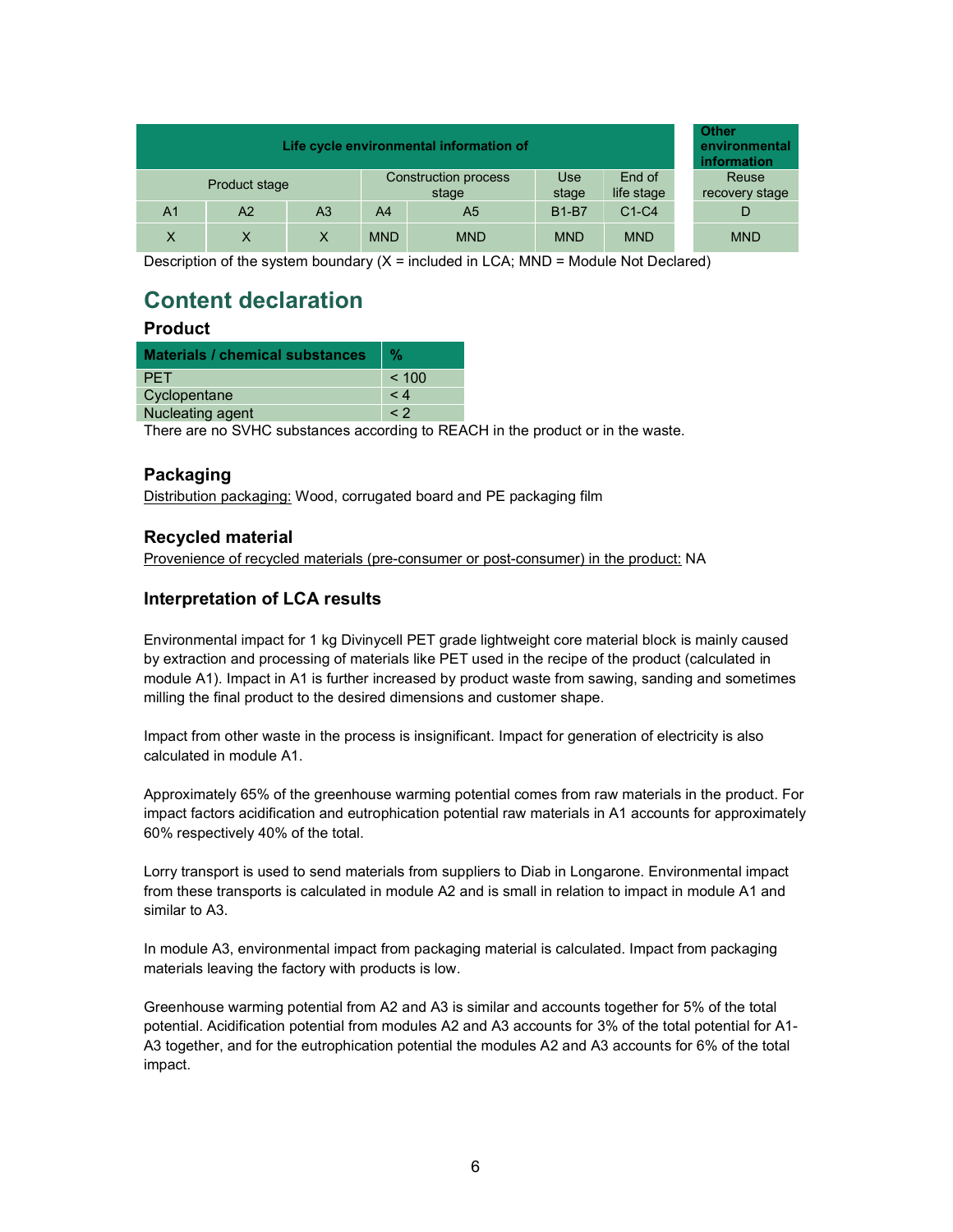# Environmental performance

Calculation methods CML-IA, EDIP 2003, Cumulative Energy Demand and AWARE was used to calculate the environmental impacts.

| <b>PARAMETER</b>                                                | <b>UNIT</b>                   | A <sub>1</sub> | A2         | A <sub>3</sub> | <b>TOTAL A1-A3</b> |
|-----------------------------------------------------------------|-------------------------------|----------------|------------|----------------|--------------------|
| Global warming<br>potential (GWP)                               | kg CO <sub>2</sub> eq.        | $3,34E+00$     | 7,97E-02   | 8,49E-02       | $3,50E+00$         |
| Depletion potential of<br>the stratospheric<br>ozone layer, ODP | kg CFC-11<br>eq.              | 1,05E-05       | 1,26E-08   | 3,99E-09       | 1,06E-05           |
| Acidification potential<br>(AP)                                 | kg SO <sub>2</sub> eq.        | 1,38E-02       | 2,39E-04   | 1,70E-04       | 1,42E-02           |
| Eutrophication<br>potential (EP)                                | kg $PO43$<br>eq.              | 2,06E-03       | 6,39E-05   | 6,14E-05       | 2,18E-03           |
| Formation potential of<br>tropospheric ozone<br>(POCP)          | $kg C2H4$ eq.                 | 8,78E-04       | 9,66E-06   | 1,21E-05       | 9,00E-04           |
| Abiotic depletion<br>potential - Elements                       | kg Sb eq.                     | 5,85E-07       | 2,17E-07   | 3,83E-08       | 8,39E-07           |
| Abiotic depletion<br>potential - Fossil<br>resources            | MJ, net<br>calorific<br>value | 7,60E+01       | $1,16E+00$ | 9,87E-01       | 7,82E+01           |

## Potential environmental impact/kg PET

## Use of resources/kg PET

| <b>PARAMETER</b>                               |                             | <b>UNIT</b>                   | A <sub>1</sub>   | A2           | A <sub>3</sub> | <b>TOTAL A1-A3</b> |
|------------------------------------------------|-----------------------------|-------------------------------|------------------|--------------|----------------|--------------------|
|                                                | Use as<br>energy<br>carrier | MJ, net<br>calorific<br>value | $1,56E+00$       | 1,68E-02     | 2,55E-01       | $1,84E+00$         |
| Primary energy<br>$resources -$<br>Renewable   | Used as<br>raw<br>materials | calorific<br>value            | MJ, net 0,00E+00 | $0,00E+00$   | $0,00E+00$     | $0,00E+00$         |
|                                                | <b>TOTAL</b>                | MJ, net<br>calorific<br>value | $1,56E+00$       | 1,68E-02     | 2,55E-01       | $1,84E+00$         |
|                                                | Use as<br>energy<br>carrier | calorific<br>value            | MJ, net 8,76E+01 | $1,31E+00$   | $1,16E+00$     | $9,01E+01$         |
| Primary energy<br>resources -<br>Non-renewable | Used as<br>raw<br>materials | calorific<br>value            | MJ, net 4,50E+01 | $0,00E+00$   | 1,89E+00       | 4,69E+01           |
|                                                | <b>TOTAL</b>                | MJ, net<br>calorific<br>value | $1,33E+02$       | $1,31E+00$   | $3,06E+00$     | $1,37E+02$         |
| Secondary material                             |                             | kg                            | $0.00E + 00$     | $0.00E + 00$ | $0.00E + 00$   | $0,00E+00$         |
| Renewable secondary<br>fuels                   |                             | MJ, net<br>calorific<br>value | $0.00E + 00$     | $0.00E + 00$ | $0.00E + 00$   | $0.00E + 00$       |
| Non-renewable secondary<br>fuels               |                             | MJ, net<br>calorific<br>value | $0,00E+00$       | $0.00E + 00$ | $0.00E + 00$   | $0.00E + 00$       |
| Net use of fresh water                         |                             | m <sup>3</sup>                | $3,21E+02$       | $4.17E + 00$ | 2,49E+00       | $3,28E+02$         |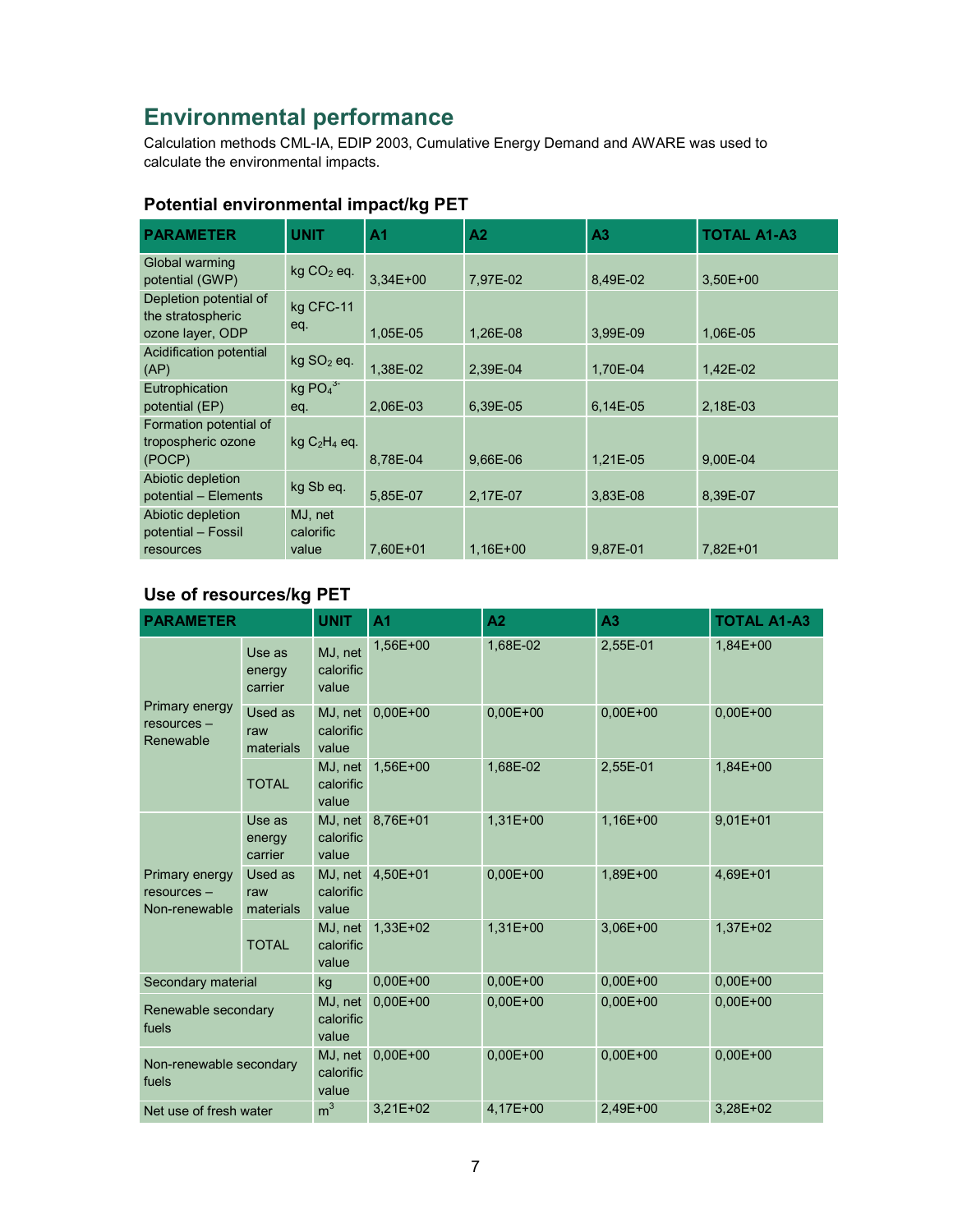## Waste production and output flows

## Waste production/kg PET

| <b>PARAMETER</b>                | <b>UNIT</b> | A <sub>1</sub> | A <sub>2</sub> | A <sub>3</sub> | <b>TOTAL A1-A3</b> |
|---------------------------------|-------------|----------------|----------------|----------------|--------------------|
| Hazardous waste<br>disposed     | kg          | 9.57E-05       | 1,22E-06       | 4.84E-07       | 9.74E-05           |
| Non-hazardous waste<br>disposed | kg          | 4.99E-01       | 7.64E-03       | 1.73E-03       | 5.09E-01           |
| Radioactive waste<br>disposed   | kg          | 3,77E-05       | 1,03E-06       | 5,97E-07       | 3.94E-05           |

#### Output flows/kg PET

| <b>PARAMETER</b>                 | <b>UNIT</b> | A <sub>1</sub> | A2           | A <sub>3</sub> | <b>TOTAL A1-A3</b> |
|----------------------------------|-------------|----------------|--------------|----------------|--------------------|
| Components for reuse             | kg          | $0.00E + 00$   | $0.00E + 00$ | $0.00E + 00$   | $0.00E + 00$       |
| Material for recycling           | kg          | $0.00E + 00$   | $0.00E + 00$ | $0.00E + 00$   | $0.00E + 00$       |
| Materials for energy<br>recovery | kg          | $0.00E + 00$   | $0.00E + 00$ | 1.15E-01       | 1.15E-01           |
| Exported energy,<br>electricity  | <b>MJ</b>   | $0.00E + 00$   | $0.00E + 00$ | $0.00E + 00$   | $0.00E + 00$       |
| Exported energy,<br>thermal      | <b>MJ</b>   | $0.00E + 00$   | $0.00E + 00$ | $0.00E + 00$   | $0.00E + 00$       |

## Additional product information

PET foam, gathered in the different Divinycell grades as P, Px, PN and PY, is manufactured from the polymer Polyethylene Terephthalate, which results in a thermoplastic foam. The main products are available in sheets from approximately 120 mm thickness down to 0,5 mm, further it can be milled and grooved to various structures according to customer request.

All Divinycell PET grades are thermally stable and all Divinycell PET grades are recyclable. Divinycell PET grades are particularly suited for public transportation, industrial and wind energy applications. The energy efficiency of a Divinycell PET grade sandwich makes it suitable for transport applications such as interior panelling, floors and exterior panels for trans, trams, buses and coaches.

In the wind energy market, the material properties and good processing characteristics means it can be used in both blades and nacelles. In the industrial/ construction market, the good mechanical and FST (Fire, Smoke and Toxicity) of Divinycell PET grades allow them to be used for a wide variety of applications such as domes, architectural claddings and industrial housings. They are easily thermoformed and used in pultrusion moulding.

### Technical data

Datasheets for all specific grades are available for all Divinycell PET-grades on DIAB website www.diabgroup.com .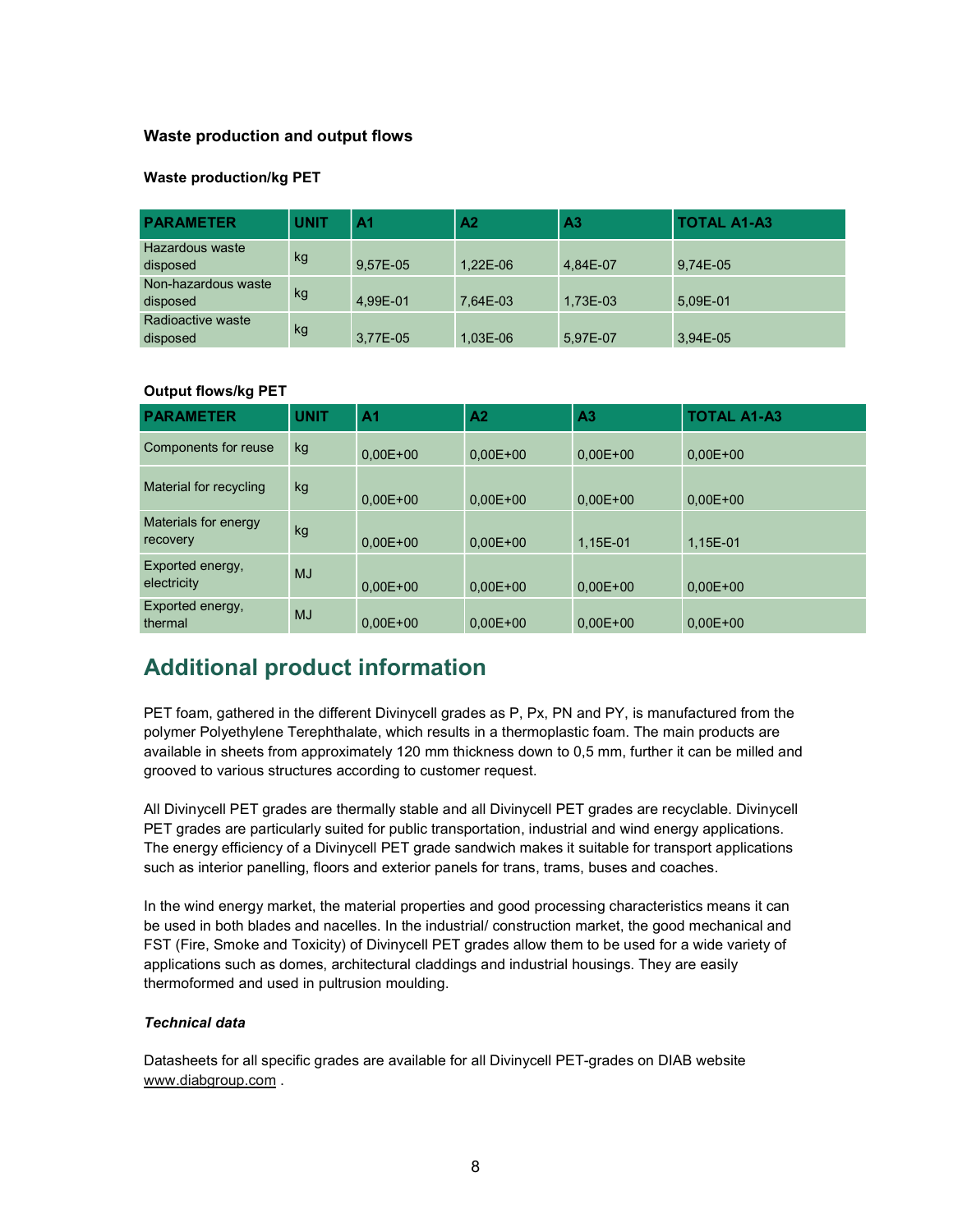### Delivery status

The products are delivered as ordered, which varies from standard plain sheet size to complex milled details requiring specially constructed packages.

#### Base materials and manufacture

Divinycell PET-grades are produced from PET-resin, blowing agents and additives. Flame retardants are added in Divinycell P grades for FST applications.

### Product processing

All Divinycell PET products are core materials used for sandwich structure. These composites are a special class of composite materials with the typical features of low weight, high stiffness and high strength. Sandwich is fabricated by attaching two thin, strong and stiff skins, laminates to a lightweight core.

The main production steps are as follows:

- The raw materials are continuously added in the beginning of the extruder.
- Dependent on the recipe used and process parameters in the extruder different grades are produced.
- At the end of the extruder, from the dye, the matrix continuously exits and the foam forms immediately.
- The foam is then transported on a long conveyer to cool down and the foam is then cut into sheets in desired dimensions.
- Most of the grades are then turned perpendicular to the extruding direction and welded together to achieve the most favourable mechanical properties in the right directions.

#### Production mix

The PET grades PY105 and PN115 make up for more than 90% of total yearly production 2020. The two PET grades are considered for the LCA calculation of PET 2020.

### Packaging

Generally, the material is packed using cardboard, stretch film (LLDPE) and packaging tape (PP).

#### Environment and health during use

Inhalation: No fumes or inhalation hazard at normal use temperatures.

Skin contact: Foam is not irritating to skin.

Eye contact: By direct contact with shaving or dust, irrigate with flowing water. Consult medical personnel if irritation persists.

Ingestion: Material is non-toxic, consult medical personnel if large amounts have been swallowed.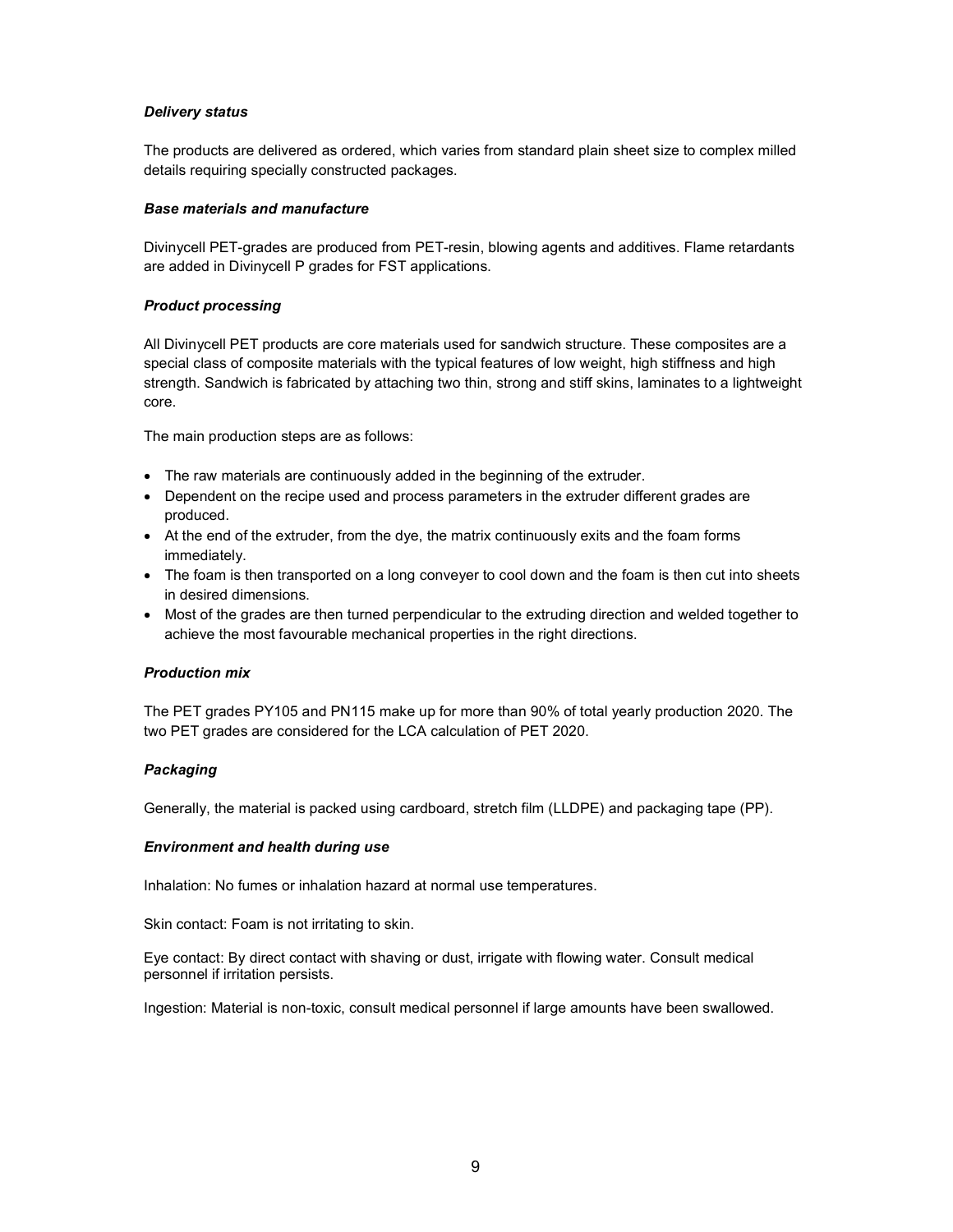The foam material is not hazardous under normal handling and storage conditions. The primary hazard is dust generation during processing with cutting, sanding and sawing operations. Dust mask protection should be used when performing these types of operations. The dust will ignite if given sufficient ignition source. The dust should be processed in a way to avoid static sparks and accumulation of extra dust in the manufacturing area with good cleaning practices in the manufacturing areas. Molten product adheres to the skin and causes burns.

## End of life

The material is considered chemically inert and is not expected to present a risk if mechanically destructed. The scrap occurring during the internal production phase is recycled in to the process again. If the Divinycell PET material is dismantled from the sandwich construction it can be taken back to Diab for re-use in recycled Divinycell PET grades or recycled in other external facilities

The foam material is not classified as a hazardous waste material. There are no SVHC substances according to REACH in the waste. Consult local authorities when handling larger quantities of waste

- Not flammable organic waste
- Not environmentally hazardous waste
- Waste class: Not hazardous waste
- Waste code (EWC): 07 02 13